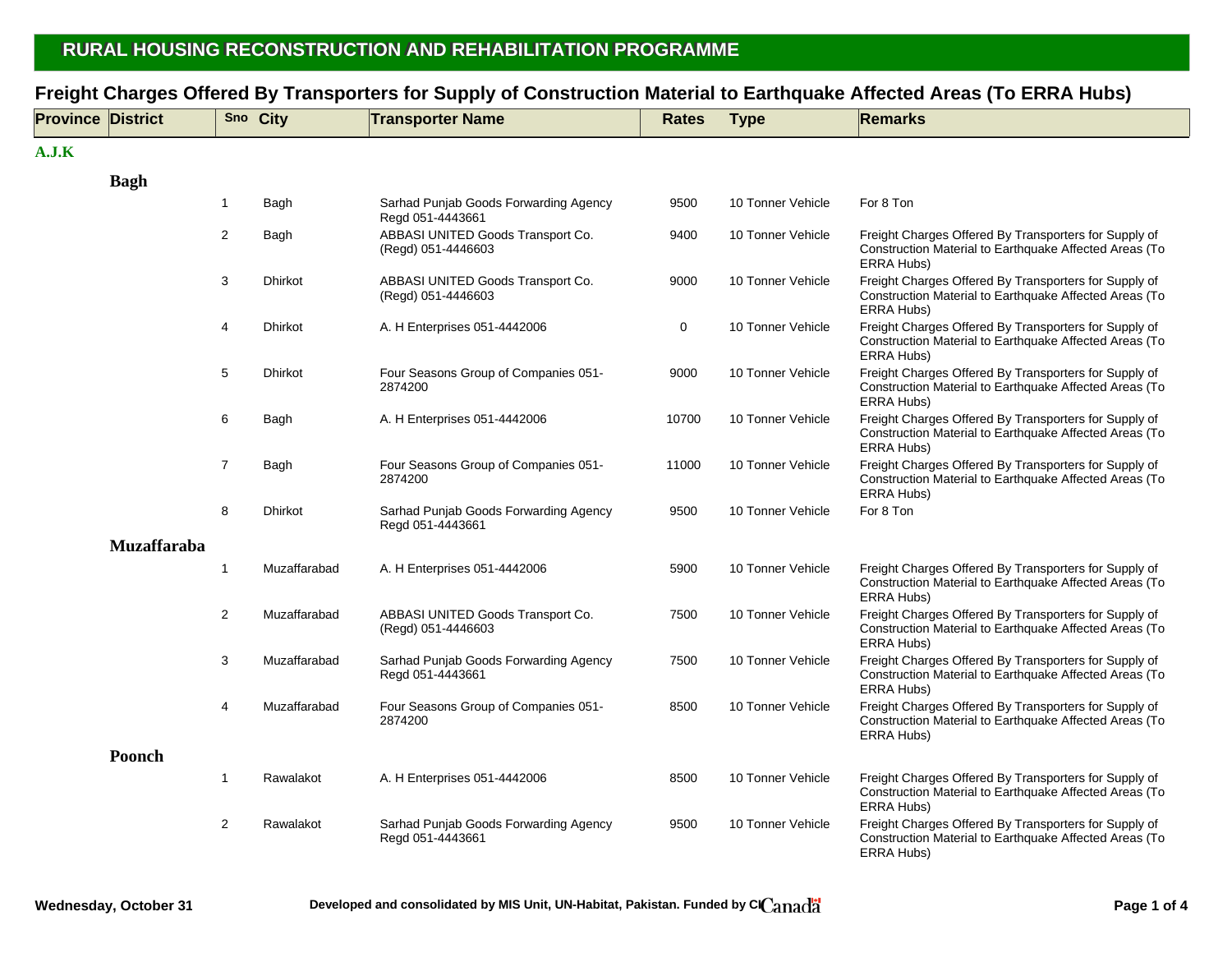| <b>Province District</b> |                 |              | Sno City       | <b>Transporter Name</b>                                   | <b>Rates</b> | <b>Type</b>       | <b>Remarks</b>                                                                                                                |
|--------------------------|-----------------|--------------|----------------|-----------------------------------------------------------|--------------|-------------------|-------------------------------------------------------------------------------------------------------------------------------|
|                          |                 | 3            | Rawalakot      | ABBASI UNITED Goods Transport Co.<br>(Regd) 051-4446603   | 7500         | 10 Tonner Vehicle | Freight Charges Offered By Transporters for Supply of<br>Construction Material to Earthquake Affected Areas (To<br>ERRA Hubs) |
|                          |                 | 4            | Rawalakot      | Four Seasons Group of Companies 051-<br>2874200           | 9500         | 10 Tonner Vehicle | Freight Charges Offered By Transporters for Supply of<br>Construction Material to Earthquake Affected Areas (To<br>ERRA Hubs) |
| N.W.F.P                  |                 |              |                |                                                           |              |                   |                                                                                                                               |
|                          | Abbottabad      |              |                |                                                           |              |                   |                                                                                                                               |
|                          |                 | -1           | Abbottabad     | Sarhad Punjab Goods Forwarding Agency<br>Regd 051-4443661 | 5000         | 10 Tonner Vehicle | Freight Charges Offered By Transporters for Supply of<br>Construction Material to Earthquake Affected Areas (To<br>ERRA Hubs) |
|                          |                 | 2            | Abbottabad     | A. H Enterprises 051-4442006                              | 3400         | 10 Tonner Vehicle | Freight Charges Offered By Transporters for Supply of<br>Construction Material to Earthquake Affected Areas (To<br>ERRA Hubs) |
|                          |                 | 3            | Abbottabad     | Four Seasons Group of Companies 051-<br>2874200           | 500          | 10 Tonner Vehicle | Freight Charges Offered By Transporters for Supply of<br>Construction Material to Earthquake Affected Areas (To<br>ERRA Hubs) |
|                          |                 | 4            | Abbottabad     | ABBASI UNITED Goods Transport Co.<br>(Regd) 051-4446603   | 5000         | 10 Tonner Vehicle | Freight Charges Offered By Transporters for Supply of<br>Construction Material to Earthquake Affected Areas (To<br>ERRA Hubs) |
|                          | <b>Batagram</b> |              |                |                                                           |              |                   |                                                                                                                               |
|                          |                 | $\mathbf{1}$ | Thakot         | Sarhad Punjab Goods Forwarding Agency<br>Regd 051-4443661 | 0            | 10 Tonner Vehicle | Freight Charges Offered By Transporters for Supply of<br>Construction Material to Earthquake Affected Areas (To<br>ERRA Hubs) |
|                          |                 | 2            | Thakot         | Four Seasons Group of Companies 051-<br>2874200           | 0            | 10 Tonner Vehicle | Freight Charges Offered By Transporters for Supply of<br>Construction Material to Earthquake Affected Areas (To<br>ERRA Hubs) |
|                          |                 | 3            | Thakot         | ABBASI UNITED Goods Transport Co.<br>(Regd) 051-4446603   | 0            | 10 Tonner Vehicle | Freight Charges Offered By Transporters for Supply of<br>Construction Material to Earthquake Affected Areas (To<br>ERRA Hubs) |
|                          |                 | 4            | Battagram      | Sarhad Punjab Goods Forwarding Agency<br>Regd 051-4443661 | 9000         | 10 Tonner Vehicle | Freight Charges Offered By Transporters for Supply of<br>Construction Material to Earthquake Affected Areas (To<br>ERRA Hubs) |
|                          |                 | 5            | Battagram      | ABBASI UNITED Goods Transport Co.<br>(Regd) 051-4446603   | 8800         | 10 Tonner Vehicle | Freight Charges Offered By Transporters for Supply of<br>Construction Material to Earthquake Affected Areas (To<br>ERRA Hubs) |
|                          |                 | 6            | Battagram      | Four Seasons Group of Companies 051-<br>2874200           | 9000         | 10 Tonner Vehicle | Freight Charges Offered By Transporters for Supply of<br>Construction Material to Earthquake Affected Areas (To<br>ERRA Hubs) |
|                          |                 | 7            | Battagram      | A. H Enterprises 051-4442006                              | 5500         | 10 Tonner Vehicle | Freight Charges Offered By Transporters for Supply of<br>Construction Material to Earthquake Affected Areas (To<br>ERRA Hubs) |
|                          |                 | 8            | Thakot         | A. H Enterprises 051-4442006                              | 6300         | 10 Tonner Vehicle | Freight Charges Offered By Transporters for Supply of<br>Construction Material to Earthquake Affected Areas (To<br>ERRA Hubs) |
|                          | <b>Mansehra</b> |              |                |                                                           |              |                   |                                                                                                                               |
|                          |                 | 1            | <b>Balakot</b> | ABBASI UNITED Goods Transport Co.<br>(Regd) 051-4446603   | 7400         | 10 Tonner Vehicle | Freight Charges Offered By Transporters for Supply of<br>Construction Material to Earthquake Affected Areas (To<br>ERRA Hubs) |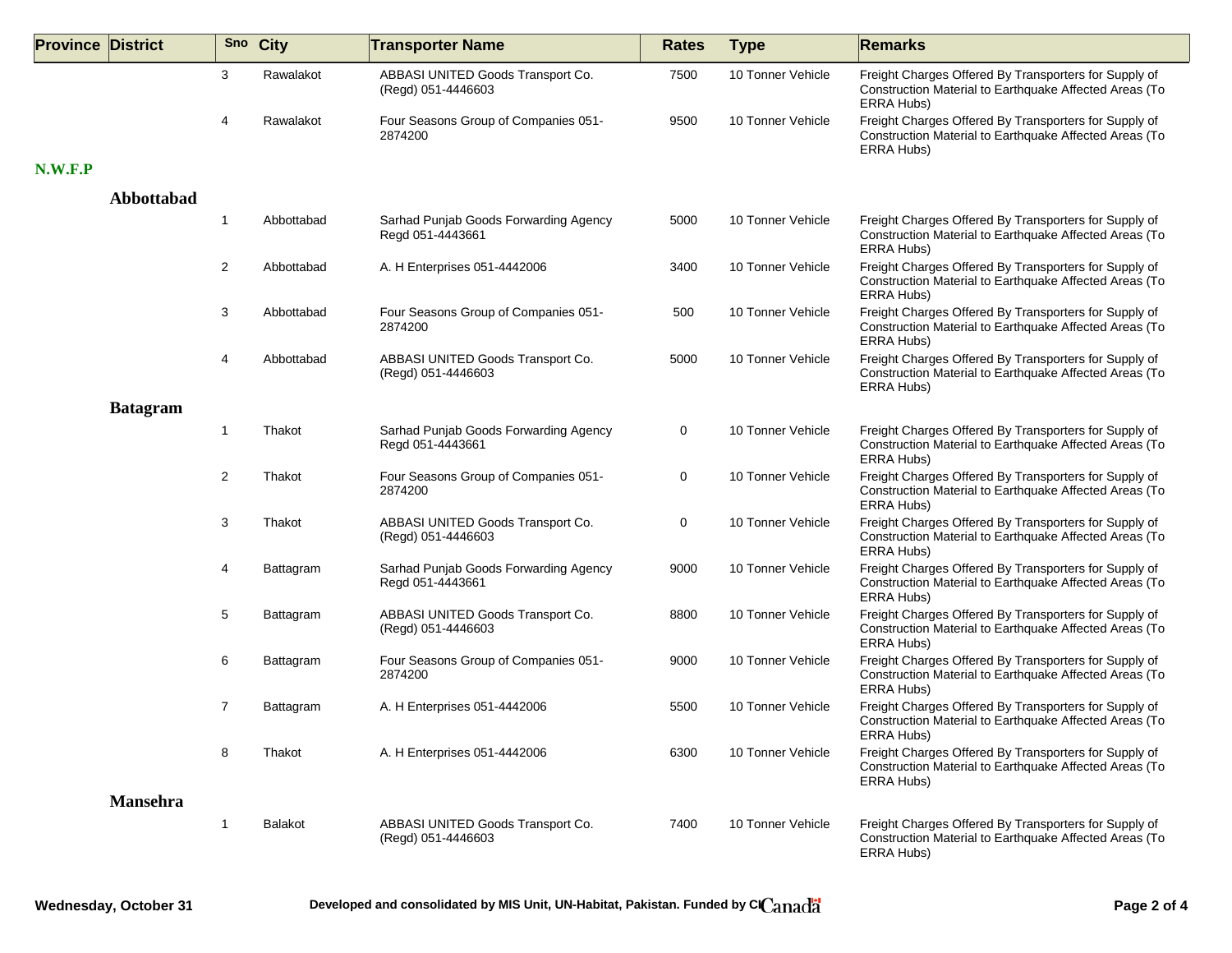| <b>Province District</b> |                | Sno City        | <b>Transporter Name</b>                                   | <b>Rates</b> | <b>Type</b>       | <b>Remarks</b>                                                                                                                |
|--------------------------|----------------|-----------------|-----------------------------------------------------------|--------------|-------------------|-------------------------------------------------------------------------------------------------------------------------------|
|                          | $\overline{2}$ | Mansehra        | A. H Enterprises 051-4442006                              | 3900         | 10 Tonner Vehicle | Freight Charges Offered By Transporters for Supply of<br>Construction Material to Earthquake Affected Areas (To<br>ERRA Hubs) |
|                          | 3              | Mansehra        | Sarhad Punjab Goods Forwarding Agency<br>Regd 051-4443661 | 6000         | 10 Tonner Vehicle | Freight Charges Offered By Transporters for Supply of<br>Construction Material to Earthquake Affected Areas (To<br>ERRA Hubs) |
|                          | 4              | Shinkiari       | ABBASI UNITED Goods Transport Co.<br>(Regd) 051-4446603   | 0            | 10 Tonner Vehicle | Freight Charges Offered By Transporters for Supply of<br>Construction Material to Earthquake Affected Areas (To<br>ERRA Hubs) |
|                          | 5              | Shinkiari       | A. H Enterprises 051-4442006                              | 4200         | 10 Tonner Vehicle | Freight Charges Offered By Transporters for Supply of<br>Construction Material to Earthquake Affected Areas (To<br>ERRA Hubs) |
|                          | 6              | Shinkiari       | Four Seasons Group of Companies 051-<br>2874200           | 0            | 10 Tonner Vehicle | Freight Charges Offered By Transporters for Supply of<br>Construction Material to Earthquake Affected Areas (To<br>ERRA Hubs) |
|                          | 7              | Shinkiari       | Sarhad Punjab Goods Forwarding Agency<br>Regd 051-4443661 | 7300         | 10 Tonner Vehicle | Freight Charges Offered By Transporters for Supply of<br>Construction Material to Earthquake Affected Areas (To<br>ERRA Hubs) |
|                          | 8              | Oghi            | Four Seasons Group of Companies 051-<br>2874200           | 0            | 10 Tonner Vehicle | Freight Charges Offered By Transporters for Supply of<br>Construction Material to Earthquake Affected Areas (To<br>ERRA Hubs) |
|                          | 9              | Oghi            | Sarhad Punjab Goods Forwarding Agency<br>Regd 051-4443661 | 8500         | 10 Tonner Vehicle | Freight Charges Offered By Transporters for Supply of<br>Construction Material to Earthquake Affected Areas (To<br>ERRA Hubs) |
|                          | 10             | Gari Habibullah | Sarhad Punjab Goods Forwarding Agency<br>Regd 051-4443661 | 9000         | 10 Tonner Vehicle | Freight Charges Offered By Transporters for Supply of<br>Construction Material to Earthquake Affected Areas (To<br>ERRA Hubs) |
|                          | 11             | Oghi            | ABBASI UNITED Goods Transport Co.<br>(Regd) 051-4446603   | 0            | 10 Tonner Vehicle | Freight Charges Offered By Transporters for Supply of<br>Construction Material to Earthquake Affected Areas (To<br>ERRA Hubs) |
|                          | 12             | <b>Balakot</b>  | A. H Enterprises 051-4442006                              | 5550         | 10 Tonner Vehicle | Freight Charges Offered By Transporters for Supply of<br>Construction Material to Earthquake Affected Areas (To<br>ERRA Hubs) |
|                          | 13             | Mansehra        | Four Seasons Group of Companies 051-<br>2874200           | 6500         | 10 Tonner Vehicle | Freight Charges Offered By Transporters for Supply of<br>Construction Material to Earthquake Affected Areas (To<br>ERRA Hubs) |
|                          | 14             | Mansehra        | ABBASI UNITED Goods Transport Co.<br>(Regd) 051-4446603   | 6200         | 10 Tonner Vehicle | Freight Charges Offered By Transporters for Supply of<br>Construction Material to Earthquake Affected Areas (To<br>ERRA Hubs) |
|                          | 15             | Gari Habibullah | A. H Enterprises 051-4442006                              | 5150         | 10 Tonner Vehicle | Freight Charges Offered By Transporters for Supply of<br>Construction Material to Earthquake Affected Areas (To<br>ERRA Hubs) |
|                          | 16             | Gari Habibullah | ABBASI UNITED Goods Transport Co.<br>(Regd) 051-4446603   | 7800         | 10 Tonner Vehicle | Freight Charges Offered By Transporters for Supply of<br>Construction Material to Earthquake Affected Areas (To<br>ERRA Hubs) |
|                          | 17             | Gari Habibullah | Four Seasons Group of Companies 051-<br>2874200           | 8500         | 10 Tonner Vehicle | Freight Charges Offered By Transporters for Supply of<br>Construction Material to Earthquake Affected Areas (To<br>ERRA Hubs) |
|                          | 18             | <b>Balakot</b>  | Four Seasons Group of Companies 051-<br>2874200           | 8500         | 10 Tonner Vehicle | Freight Charges Offered By Transporters for Supply of<br>Construction Material to Earthquake Affected Areas (To<br>ERRA Hubs) |
|                          | 19             | <b>Balakot</b>  | Sarhad Punjab Goods Forwarding Agency<br>Regd 051-4443661 | 0            | 10 Tonner Vehicle | Freight Charges Offered By Transporters for Supply of<br>Construction Material to Earthquake Affected Areas (To<br>ERRA Hubs) |